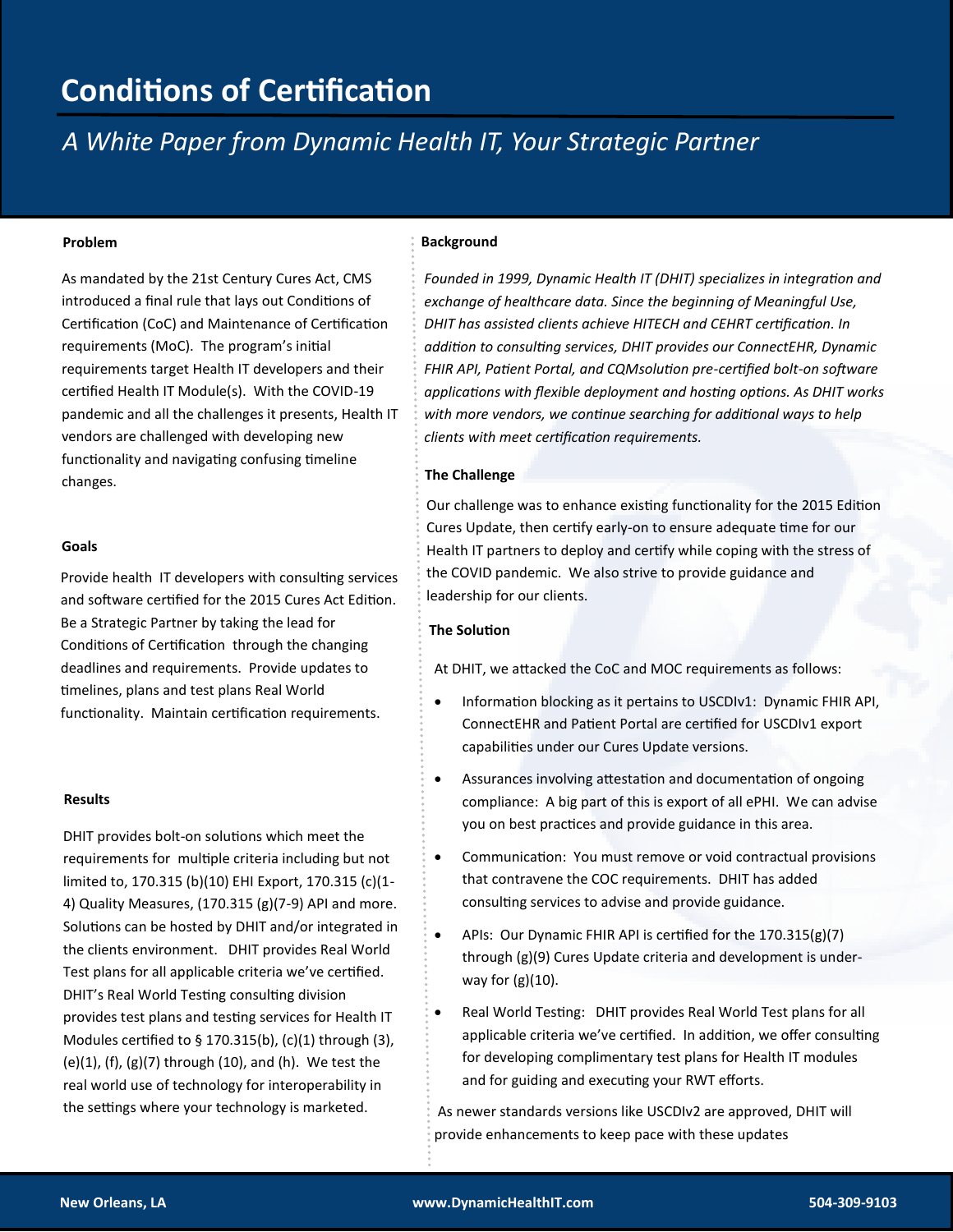

# **Conditions of Certification: Your Strategic Partner**

### *A Dynamic Health IT, Inc White Paper*

| <b>INFORMATION BLOCKING</b>   | <b>DHIT Strategic Partnership:</b><br>Dynamic FHIR API, ConnectEHR and Patient Portal are certified for USCDIv1 export<br>capabilities under our 2015 Edition Cures Update. Our 170.315(b)(10) certification ensures<br>export of all USCDIv1 data with an option to add payer data for future interoperability<br>requirements. All C-CDA requirements can be met with ConnectEHR.                                                                                                                                                                                                |
|-------------------------------|------------------------------------------------------------------------------------------------------------------------------------------------------------------------------------------------------------------------------------------------------------------------------------------------------------------------------------------------------------------------------------------------------------------------------------------------------------------------------------------------------------------------------------------------------------------------------------|
| Effective Date: April 5, 2021 | https://www.healthit.gov/condition-ccg/information-blocking                                                                                                                                                                                                                                                                                                                                                                                                                                                                                                                        |
|                               | To avoid penalties, a developer must provide the capability to export all ePHI. However, until<br>October, 2022, the ePHI definition is limited to USCDIv1.                                                                                                                                                                                                                                                                                                                                                                                                                        |
| <b>ASSURANCES</b>             | <b>DHIT Strategic Partnership:</b><br>We support your compliance through:<br>Flexible deployment options, including Single Sign on, Active Directory integration and<br>Dynamic Footprint, that support cost-effective distribution<br>A long track record of providing leading edge bolt-on CEHRT, including 170.315(b)(10)<br>$\bullet$<br>Strong consulting services to advise and provide guidance in this area<br>$\bullet$                                                                                                                                                   |
| Effective Date: April 5, 2021 | https://www.healthit.gov/condition-ccg/assurances<br>A health IT developer must:<br>1. Provide assurances that it will not take any action that constitutes information blocking,<br>or inhibit the appropriate exchange, access, and use of electronic health information.<br>2. Ensure full compliance and unrestricted implementation of certified capabilities<br>3. Not take any action to interfere with a user's ability to access or use certified capabilities,<br>and<br>4. Certify a health IT product which electronically stores EHI to the §170.315(b)(10) criteria. |
| <b>COMMUNICATIONS</b>         | <b>DHIT Strategic Partnership:</b><br>DHIT focuses on industry-standard and requirement changes to provide our strategic<br>part-<br>ners with consulting services. Our guidance enables you to focus on the usability and function<br>of your EHR.                                                                                                                                                                                                                                                                                                                                |
| Effective Date: April 5, 2021 | https://www.healthit.gov/condition-ccg/communications<br>A health IT developer may not prohibit or restrict communication regarding the following sub-<br>jects for certified Health IT Modules                                                                                                                                                                                                                                                                                                                                                                                    |